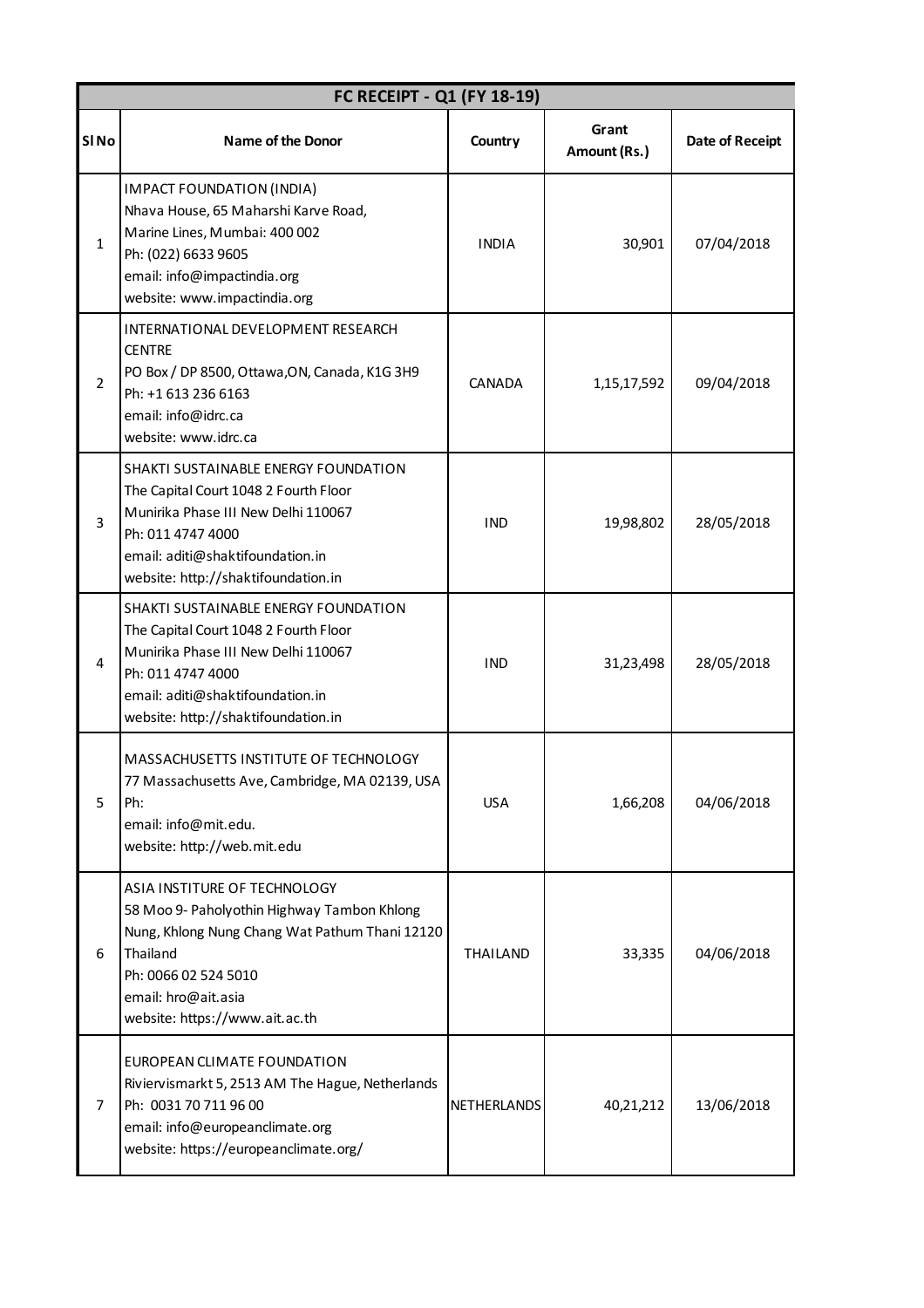| 8  | SHAKTI SUSTAINABLE ENERGY FOUNDATION<br>The Capital Court 1048/2 Fourth Floor<br>Munirika Phase III New Delhi 110067<br>Ph: 011 4747 4000<br>email: aditi@shaktifoundation.in<br>website: http://shaktifoundation.in/ | <b>IND</b> | 1,36,507    | 14/06/2018 |
|----|-----------------------------------------------------------------------------------------------------------------------------------------------------------------------------------------------------------------------|------------|-------------|------------|
| 9  | SHAKTI SUSTAINABLE ENERGY FOUNDATION<br>The Capital Court 1048/2 Fourth Floor<br>Munirika Phase III New Delhi 110067<br>Ph: 011 4747 4000<br>email: aditi@shaktifoundation.in<br>website: http://shaktifoundation.in  | <b>IND</b> | 24,63,493   | 21/06/2018 |
| 10 | SHAKTI SUSTAINABLE ENERGY FOUNDATION<br>The Capital Court 1048/2 Fourth Floor<br>Munirika Phase III New Delhi 110067<br>Ph: 011 4747 4000<br>email: aditi@shaktifoundation.in<br>website: http://shaktifoundation.in  | <b>IND</b> | 27,54,324   | 21/06/2018 |
| 11 | SHAKTI SUSTAINABLE ENERGY FOUNDATION<br>The Capital Court 1048/2 Fourth Floor<br>Munirika Phase III New Delhi 110067<br>Ph: 011 4747 4000<br>email: aditi@shaktifoundation.in<br>website: http://shaktifoundation.in  | <b>IND</b> | 29,14,721   | 21/06/2018 |
| 12 | EUROPEAN CLIMATE FOUNDATION<br>Bermondsey 40, SE1 3UD London, United Kingdom<br>Ph: 0044 20 3859 9591<br>email: info@europeanclimate.org<br>website: https://europeanclimate.org/                                     | <b>UK</b>  | 2,37,574    | 27/06/2018 |
| 13 | BILL AND MELINDA GATES FOUNDATION,<br>PO Box 23350, Seattle, WA 98102, USA<br>Ph: (206) 709-3100 ext. 7100<br>email: info@gatesfoundation.org<br>website: http://www.gatesfoundation.org                              | <b>USA</b> | 1,46,66,748 | 02/08/2017 |
|    |                                                                                                                                                                                                                       |            | 4,40,64,915 |            |

| FC RECEIPT - Q2 (FY 18-19) |                                                                                                                                                                                                |              |                       |                 |  |
|----------------------------|------------------------------------------------------------------------------------------------------------------------------------------------------------------------------------------------|--------------|-----------------------|-----------------|--|
| <b>SINO</b>                | Name of the Donor                                                                                                                                                                              | Country      | Grant<br>Amount (Rs.) | Date of Receipt |  |
| 1                          | IMPACT FOUNDATION (INDIA)<br>Nhava House 65 Maharshi Karve Road<br>Marine Lines Mumbai 400 002 Maharashtra<br>Ph: 022 6633 9605<br>email: info@impactindia.org<br>website: www.impactindia.org | <b>INDIA</b> | 63,248                | 20/07/2018      |  |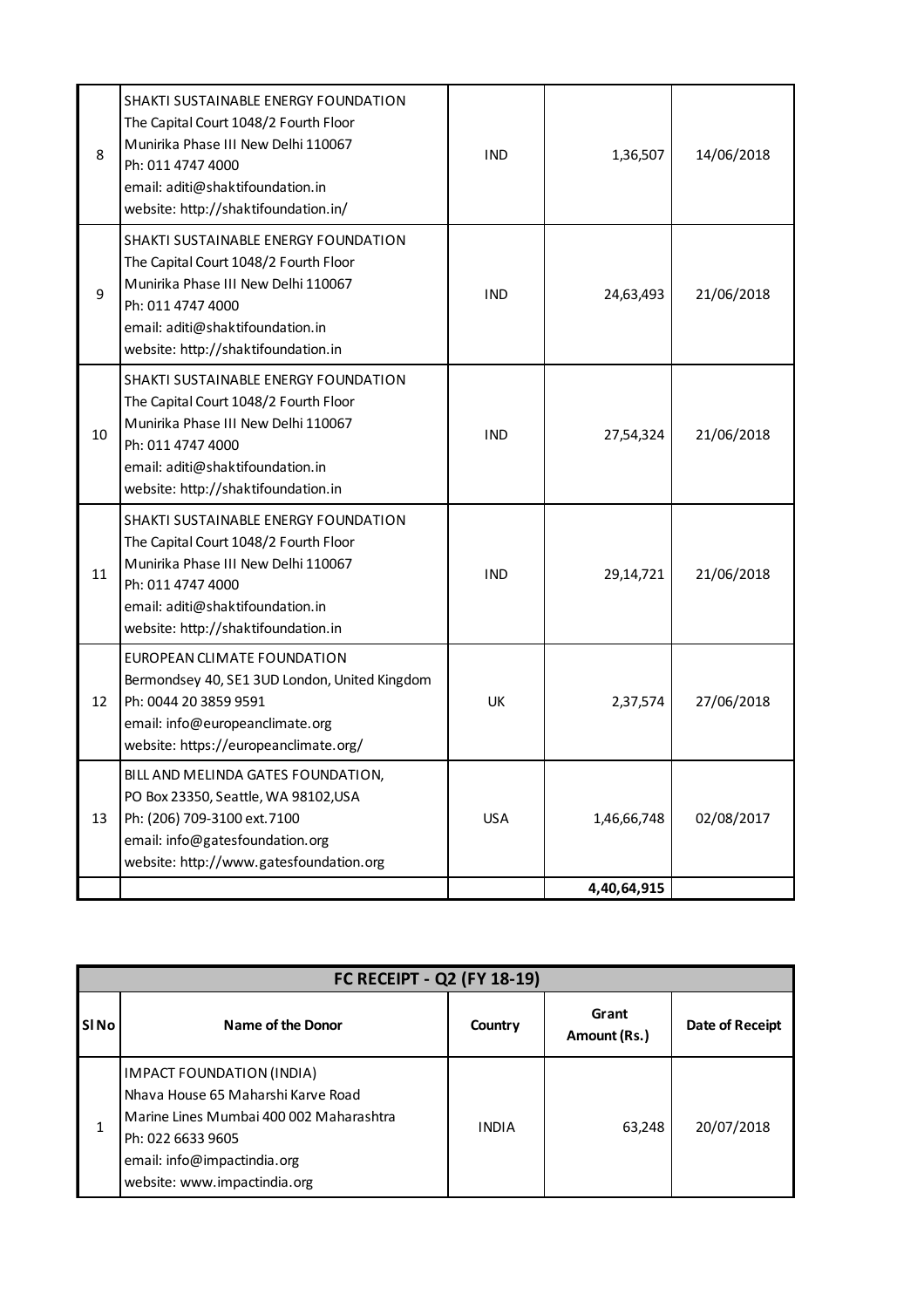| 2              | EUROPEAN CLIMATE FOUNDATION<br>Riviervismarkt 5, 2513 AM The Hague Netherlands<br>Ph: 0031 70 711 96 00<br>email: info@europeanclimate.org<br>website: https://europeanclimate.org/                                  | <b>NETHERLANDS</b> | 12,691      | 25/07/2018 |
|----------------|----------------------------------------------------------------------------------------------------------------------------------------------------------------------------------------------------------------------|--------------------|-------------|------------|
| $\overline{3}$ | INTERNATIONAL DEVELOPMENT RESEARCH<br><b>CENTRE</b><br>PO Box DP 8500 Ottawa ON Canada K1G 3H9<br>Ph: 001 613 236 6163<br>email: info@idrc.ca<br>website: http://www.idrc.ca                                         | <b>CANADA</b>      | 34,66,633   | 10/08/2018 |
| 4              | SHAKTI SUSTAINABLE ENERGY FOUNDATION<br>The Capital Court 1048 2 Fourth Floor<br>Munirika Phase III New Delhi 110067<br>Ph: 011 4747 4000<br>email: aditi@shaktifoundation.in<br>website: http://shaktifoundation.in | <b>IND</b>         | 45,11,263   | 23/08/2017 |
| 5              | INTERNATIONAL DEVELOPMENT RESEARCH<br><b>CENTRE</b><br>PO Box DP 8500 Ottawa ON Canada K1G 3H9<br>Ph: 001 613 236 6163<br>email: info@idrc.ca<br>website: http://www.idrc.ca                                         | CANADA             | 12,40,153   | 13/09/2017 |
| 6              | INSTITUTE FOR SOCIAL AND ENVIRONMENTAL<br><b>TRANSITION</b><br>Chandoo-4 Kathmandu 44600 Nepal<br>Ph-977 1 5260428<br>email: iset@ntc.net.np<br>website: http://isetnepal.org.np/                                    | <b>NEPAL</b>       | 30,27,943   | 18/09/2017 |
|                |                                                                                                                                                                                                                      |                    | 1,23,21,930 |            |

|                  | FC RECEIPT - Q3 (FY 18-19)                                                                                                                                                                            |                    |                       |                 |  |  |  |
|------------------|-------------------------------------------------------------------------------------------------------------------------------------------------------------------------------------------------------|--------------------|-----------------------|-----------------|--|--|--|
| SI <sub>No</sub> | Name of the Donor                                                                                                                                                                                     | Country            | Grant<br>Amount (Rs.) | Date of Receipt |  |  |  |
| 1                | STRATEGY FOR ENVIRONMENTAL DEVELOPMENT<br>(SED) FOUNDATION<br>Fluwelen Burgwal 58 2511 CJ s<br>Gravenhage Netherlands<br>Ph:<br>email: info@stichtingsed.org<br>website: https://www.stichtingsed.org | <b>NETHERLANDS</b> | 37,41,870             | 17/10/2018      |  |  |  |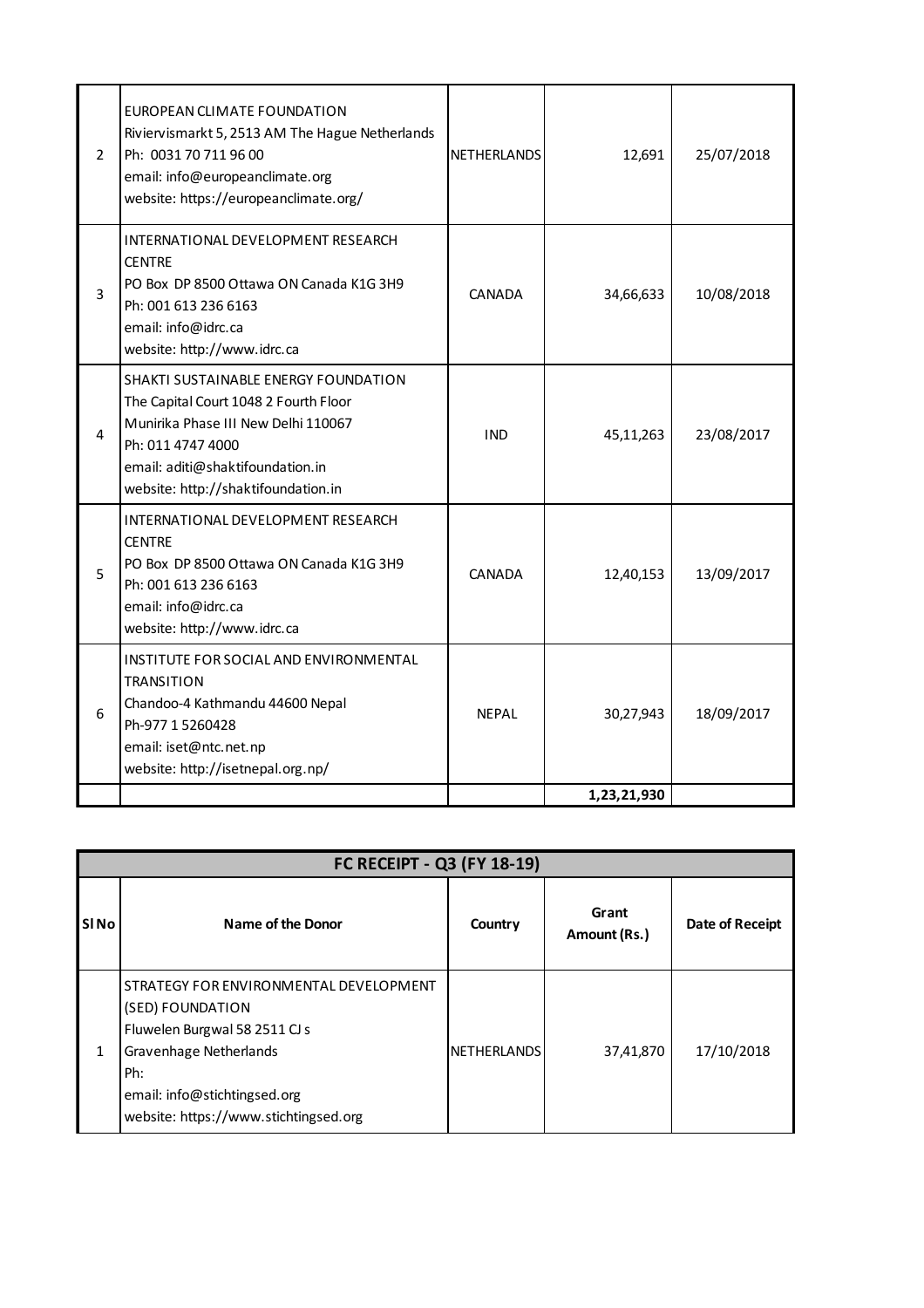| $\overline{2}$ | JOHN AND CATHERINE T MACARTHUR<br><b>FOUNDATION</b><br>140 S Dearborn Street Chicago IL 60603 5285<br>Ph: 00312 726 8000<br>email: 4answers@macfound.org<br>website: https://www.macfound.org | <b>USA</b>   | 1,76,04,000 | 29/10/2018 |
|----------------|-----------------------------------------------------------------------------------------------------------------------------------------------------------------------------------------------|--------------|-------------|------------|
| 3              | INTERNATIONAL DEVELOPMENT RESEARCH<br><b>CENTRE</b><br>PO Box / DP 8500, Ottawa, ON, Canada, K1G 3H9<br>Ph: +1 613 236 6163<br>email: info@idrc.ca<br>website: https://www.idrc.ca            | CANADA       | 34,00,719   | 31/10/2018 |
| 4              | CHILDREN'S INVESTMENT FUND FOUNDATION<br>7 Clifford Street<br>London, W1S 2FT<br>United Kingdom<br>Ph: +44 0 20 3740 6100<br>email: info@ciff.org<br>website: https://ciff.org/               | <b>USA</b>   | 4,72,59,682 | 02/11/2018 |
| 5              | THE NATURE CONSERVENCY<br>4245 North Fairfax Drive, Suite 100<br>Arlington, VA 22203-1606 USA<br>Office Phone: +1 (703) 841-5300<br>email: info@tnc.org<br>website: http://www.nature.org     | <b>USA</b>   | 6,88,017    | 05/11/2018 |
| 6              | JOHN AND CATHERINE T MACARTHUR<br><b>FOUNDATION</b><br>140 S Dearborn Street Chicago IL 60603 5285<br>Ph: 00312 726 8000<br>email: 4answers@macfound.org<br>website: https://www.macfound.org | <b>USA</b>   | 44,23,110   | 13/11/2018 |
| $\overline{7}$ | JOHN AND CATHERINE T MACARTHUR<br><b>FOUNDATION</b><br>140 S Dearborn Street Chicago IL 60603 5285<br>Ph: 00312 726 8000<br>email: 4answers@macfound.org<br>website: https://www.macfound.org | <b>USA</b>   | 2,17,53,000 | 13/11/2018 |
| 8              | INSTITUTE FOR SOCIAL AND ENVIRONMENTAL<br><b>TRANSITION</b><br>Chandoo-4 Kathmandu 44600 Nepal<br>Ph-977 1 5260428<br>email: iset@ntc.net.np<br>website: https://isetnepal.org.np/            | <b>NEPAL</b> | 30,27,943   | 14/11/2018 |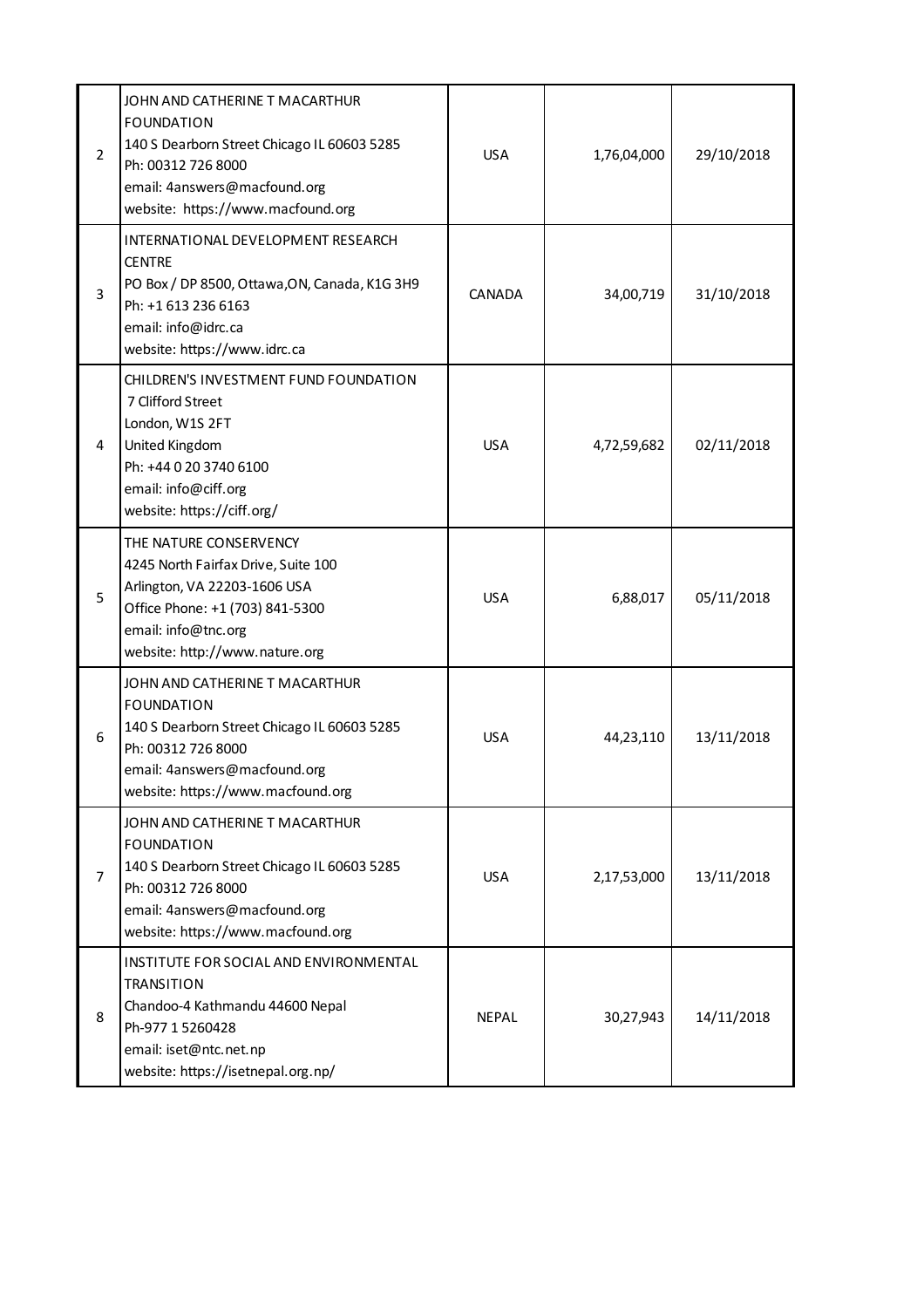| 9  | SHAKTI SUSTAINABLE ENERGY FOUNDATION<br>The Capital Court 1048 2 Fourth Floor<br>Munirika Phase III New Delhi 110067<br>Ph: 011 4747 4000<br>email: aditi@shaktifoundation.in<br>website: https://shaktifoundation.in | <b>IND</b>  | 34,79,723    | 21/11/2018 |
|----|-----------------------------------------------------------------------------------------------------------------------------------------------------------------------------------------------------------------------|-------------|--------------|------------|
| 10 | SHAKTI SUSTAINABLE ENERGY FOUNDATION<br>The Capital Court 1048 2 Fourth Floor<br>Munirika Phase III New Delhi 110067<br>Ph: 011 4747 4000<br>email: aditi@shaktifoundation.in<br>website: https://shaktifoundation.in | <b>IND</b>  | 60,28,683    | 01/12/2018 |
| 11 | UNITED NATIONS DEVELOPMENT PROGRAMME<br>Post Box 3059 Lodhi Estate 55<br>New Delhi 110003 India<br>Ph: 011 46532333<br>email: info.in@undp.org<br>website: https://www.in.undp.org                                    | <b>IND</b>  | 3,52,820     | 11/12/2018 |
| 12 | SHAKTI SUSTAINABLE ENERGY FOUNDATION<br>The Capital Court 1048/2 Fourth Floor<br>Munirika Phase III New Delhi 110067<br>Ph: 011 4747 4000<br>email: aditi@shaktifoundation.in<br>website: http://shaktifoundation.in  | <b>IND</b>  | 26,00,000    | 14/12/2018 |
| 13 | SHAKTI SUSTAINABLE ENERGY FOUNDATION<br>The Capital Court 1048/2 Fourth Floor<br>Munirika Phase III New Delhi 110067<br>Ph: 011 4747 4000<br>email: aditi@shaktifoundation.in<br>website: http://shaktifoundation.in  | <b>IND</b>  | 12,22,477    | 14/12/2018 |
| 14 | SHAKTI SUSTAINABLE ENERGY FOUNDATION<br>The Capital Court 1048/2 Fourth Floor<br>Munirika Phase III New Delhi 110067<br>Ph: 011 4747 4000<br>email: aditi@shaktifoundation.in<br>website: http://shaktifoundation.in  | <b>IND</b>  | 1,37,00,000  | 18/12/2018 |
| 15 | EUROPEAN CLIMATE FOUNDATION<br>Riviervismarkt 5, 2513 AM The Hague, Netherlands<br>Ph: 0031 70 711 96 00<br>email: info@europeanclimate.org<br>website: https://europeanclimate.org/                                  | NETHERLANDS | 10,44,490    | 241/12/18  |
|    |                                                                                                                                                                                                                       |             | 13,03,26,534 |            |